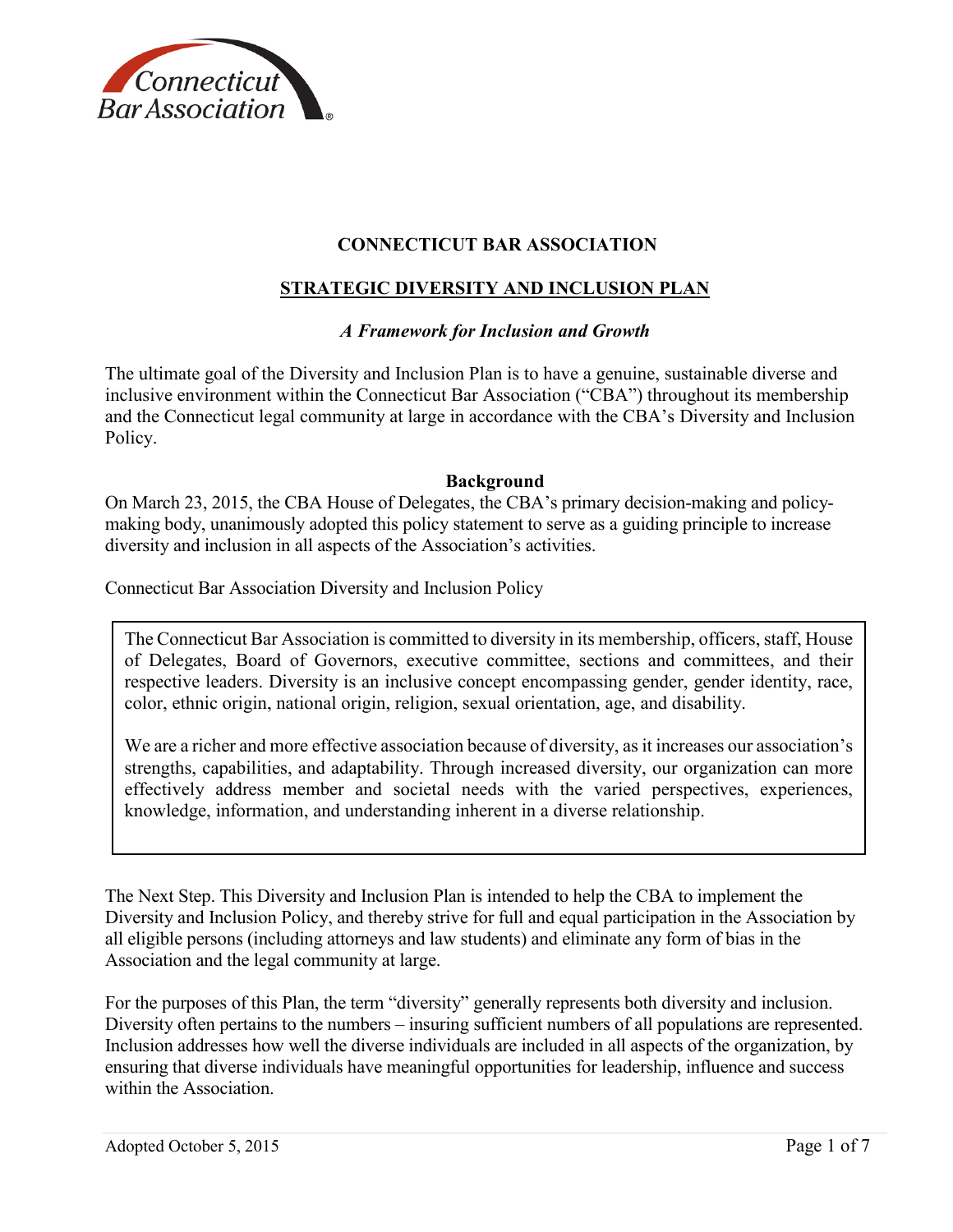

In summary, this Diversity and Inclusion Plan is designed to achieve not just diversity – the presence of lawyers and law students from all backgrounds – but inclusion as well – their full, equal and active participation in all aspects in the Association and the Connecticut legal community at large.

### **I. OBJECTIVES OF THE DIVERSITY AND INCLUSION PLAN**

This Plan sets forth numerous objectives and broad goals. In addition, certain implementation recommendations are set forth as specific actions the CBA will undertake in the immediate future.

### **II. ELEMENTS OF THE CBA DIVERSITY AND INCLUSION PLAN**

- **A. The President-Elect or the Vice President of the CBA shall serve as a chair of the Committee on Diversity and Inclusion for the purposes of implementing and ensuring compliance with this Diversity and Inclusion Plan.**
- **B. Encourage wide dissemination of the Diversity and Inclusion Plan within the CBA, and make the Plan publicly available including:**
	- 1. Membership-wide dissemination of the Diversity and Inclusion Plan after adoption, with a letter from the CBA President, President Elect, Vice President and CBA Executive **Director**
	- 2. Creation of a diversity page on the CBA website which will include the CBA's Diversity and Inclusion Policy, this Diversity and Inclusion Plan, the biennial Diversity Reports and other relevant information on the CBA's diversity and inclusion efforts.
	- 3. Distribution of the CBA Diversity and Inclusion Plan and the URL for the Plan on the website to all new CBA members.
	- 4. Make the CBA Diversity and Inclusion Plan reasonably accessible to members with disabilities or visual/language barriers.
	- 5. Make reference to the CBA Diversity and Inclusion Plan in appropriate member solicitation materials.

#### **C. Promote and track diversity within the CBA's leadership, including:**

- 1. CBA officers (President, President-Elect, Vice President, Immediate Past President, Secretary, Treasurer and Assistant Secretary-Treasurer).
- 2. House of Delegates.
- 3. Board of Governors.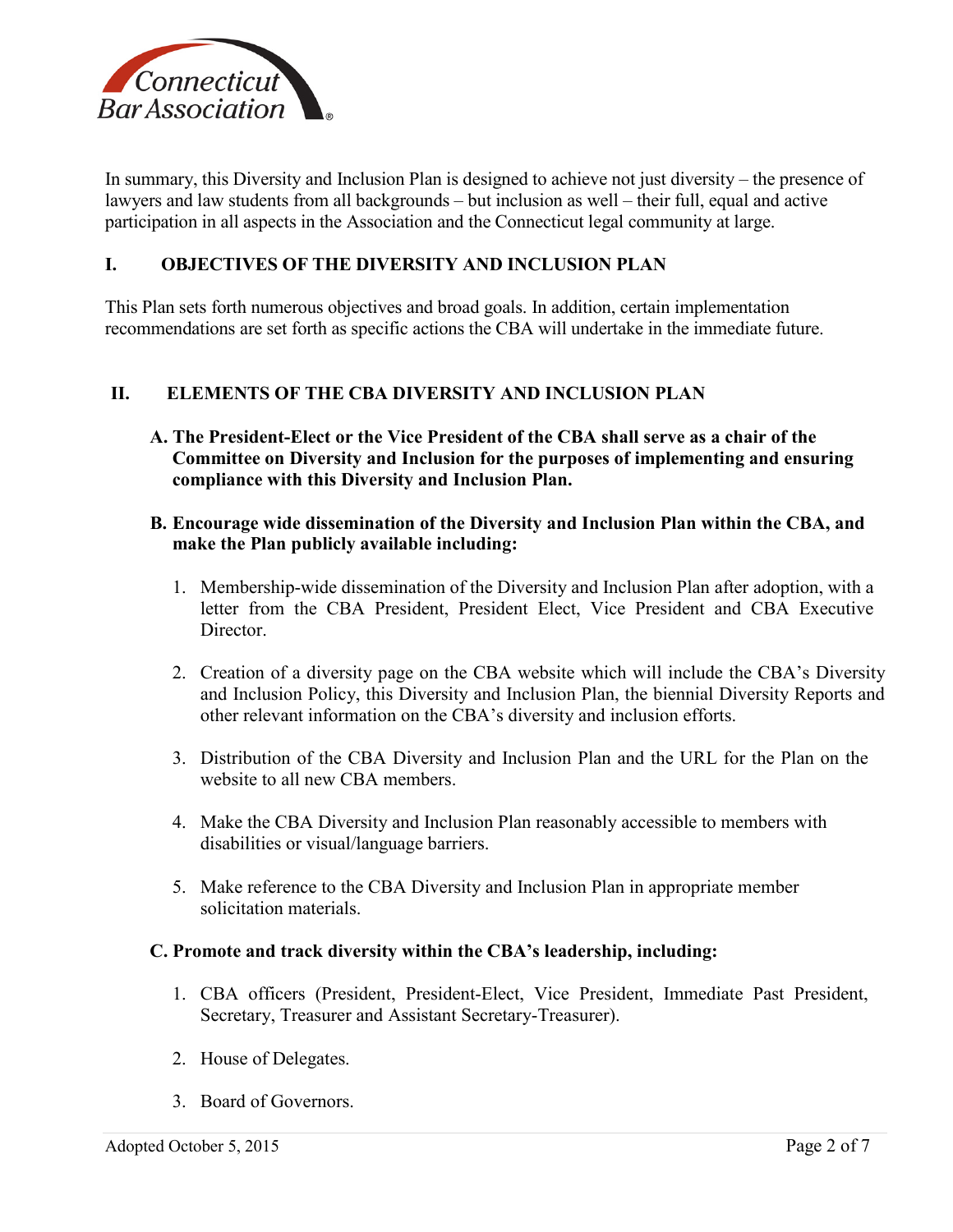

- 4. All sections, committees, task forces, commissions, and institutes and the presidentially appointed leadership positions for these groups.
- 5. It is understood that implementation of this goal will be subject to the then-current provisions of the Constitution and applicable bylaws and rules of procedure, and that said governing documents may require modification to implement the provisions of this plan.

**The CBA shall designate the Executive Director with the assistance of the Committee on Diversity and Inclusion to provide oversight of the implementation of this Diversity and Inclusion Plan. The Executive Director with the assistance of the Committee on Diversity and Inclusion will assess the current levels of diversity within the CBA and prepare a report as required by this Plan. After the initial assessment, a survey and assessment will be conducted every two years to gauge the increased diversity and inclusion within each entity (the biennial CBA Diversity Report.**

## **D. Promote and track diversity and inclusion in the leadership nominating and leadership development processes throughout the CBA:**

- 1. Encourage diversity and inclusion as an emphasis in all leadership nominating processes, including diversity among the nominating decision-makers.
- 2. Encourage diversity and inclusion as a factor in the presidential election process.
- 3. Encourage the CBA Nomination Committee, Sections and Committees, and other CBA entities to emphasize diversity and inclusion in leadership training and development programs.
- 4. Build diversity and inclusion-related sessions into committee and section conferences, leadership training efforts and the CBA Legal Conference.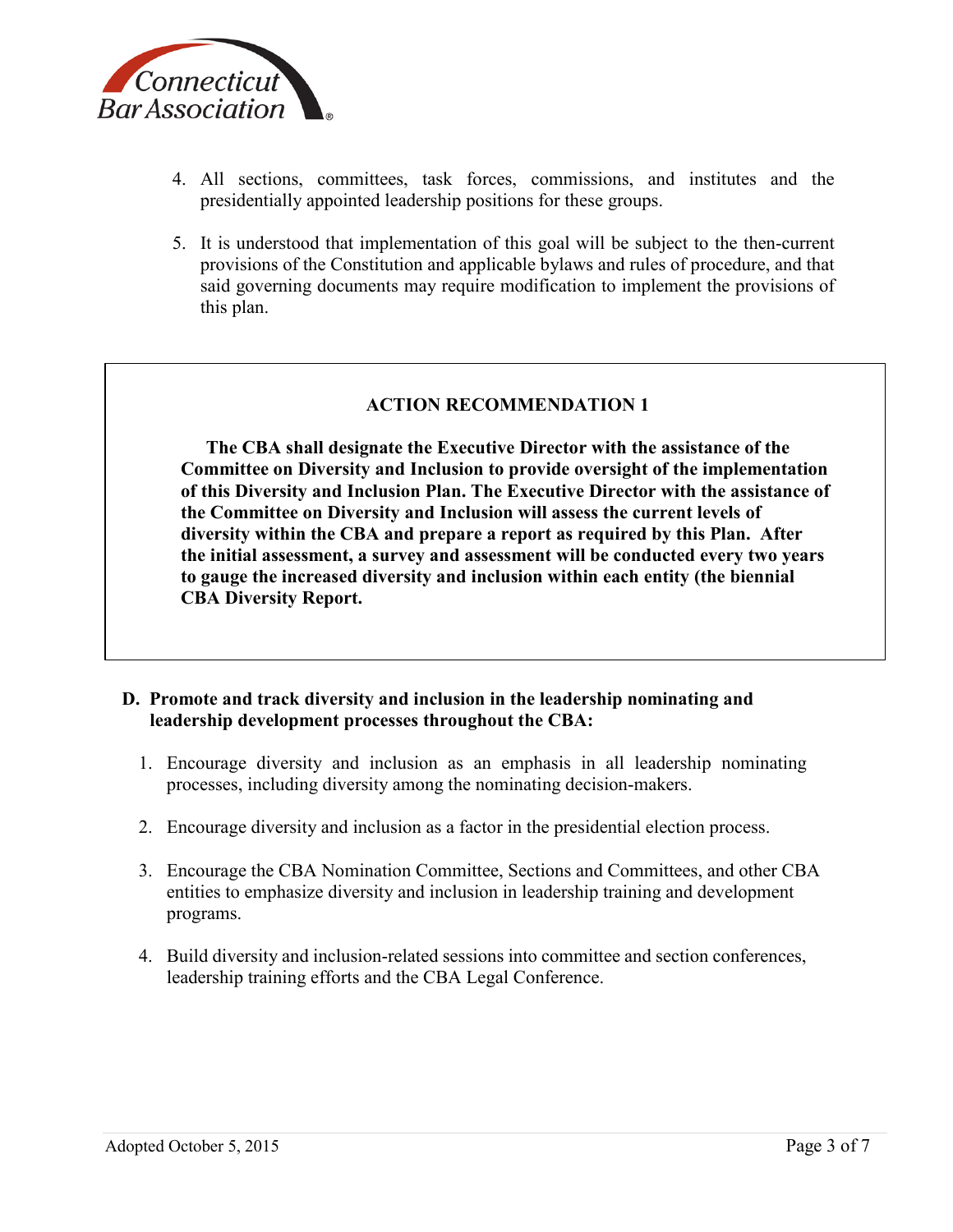

**The CBA shall review the composition of the House of Delegates and Board of Governors to ensure that the Diversity and Inclusion Policy is being executed.**

- **E. Each section will adopt and submit to the Committee on Diversity and Inclusion specific diversity and inclusion plans that are consistent with the CBA Diversity and Inclusion Policy.** 
	- 1. Require biennial review and updating of Section diversity and inclusion plans.
	- 2. Recommend designation of Section diversity liaison or other Section leader with responsibility for ensuring implementation of Section diversity and inclusion plans **and to interact with the Executive Director and the Committee on Diversity and** Inclusion.
	- 3. Broad dissemination of CBA Section diversity and inclusion plans.

#### **F. Promote diversity and inclusion in CBA membership**

- 1. CBA marketing and membership solicitation materials should be inclusive and welcoming to diverse populations.
- 2. CBA entities are encouraged to engage in active marketing, recruitment and outreach efforts to organizations, legal communities, and law schools to promote diversity and inclusion.
- 3. The CBA will reasonably support affinity bar associations and other organizations dedicated to the promotion of diversity and inclusion in the Connecticut legal community.
- 4. The CBA will continue to explore additional membership campaigns and incentives designed to enhance and encourage a diverse and inclusive membership.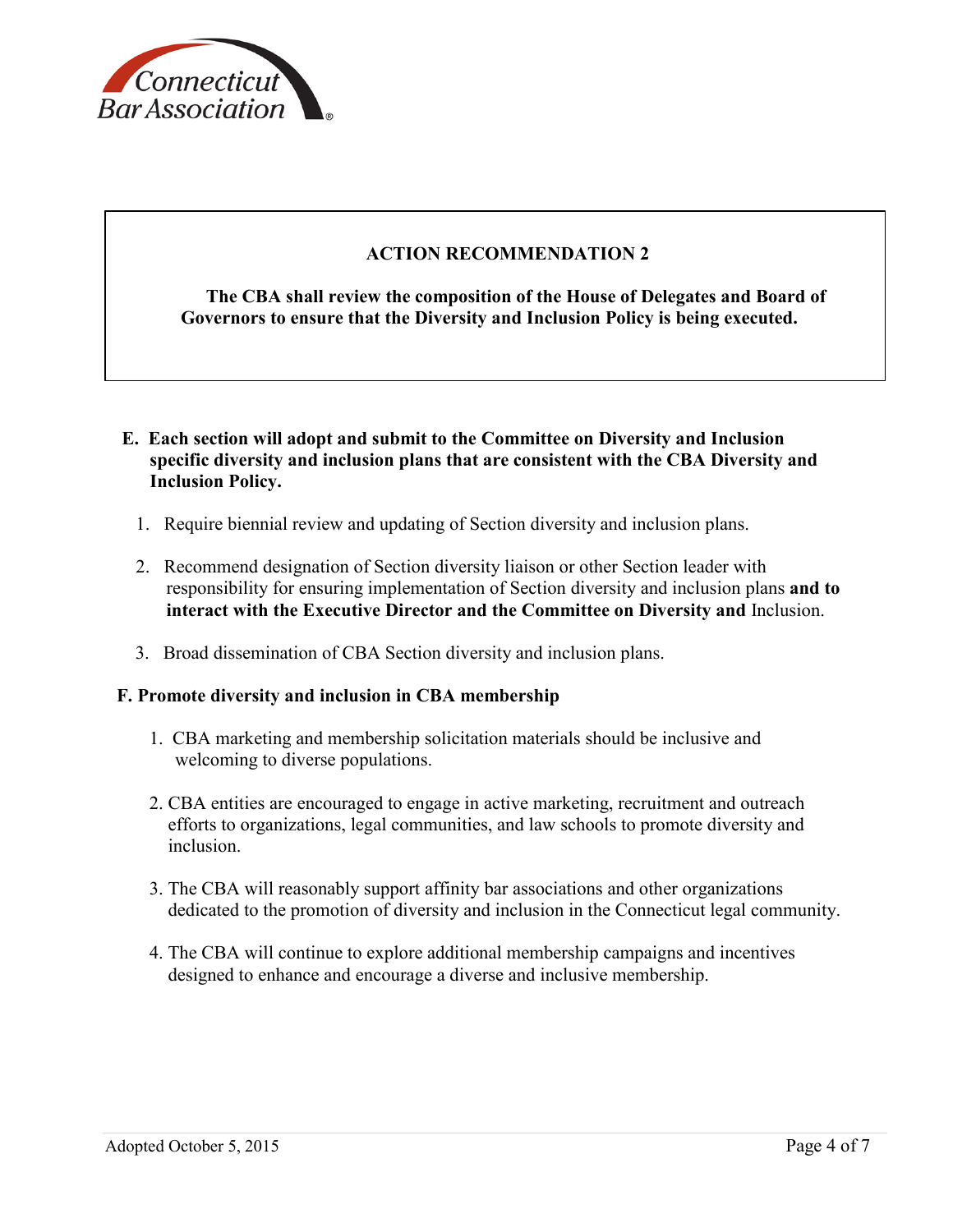

**The CBA shall create an award or other form of recognition to honor on an annual basis the CBA Section demonstrating outstanding leadership in diversity and inclusion related membership, leadership initiatives, and other diversity and inclusion efforts.**

- **G. Promote diversity and inclusion in continuing legal education and other programming, both live and virtual.** 
	- 1. Encourage CBA entities to continue to offer and increase opportunities to improve diversity and inclusion among speakers, moderators, and attendees.
	- 2. Ensure program content appeals to diverse communities, consistent with sponsoring CBA entities' subject matter specialties.
	- 3. Encourage CBA entities to explore opportunities with affinity bars and other organizations that can contribute to diversity and inclusion.
	- 4. Ensure that program venues are accessible to participants with disabilities, or visual/language barriers.
	- 5. Encourage CBA entities to use program locations and venues, as well as social media, to enhance opportunities for participation by diverse lawyers and law students.

# **ACTION RECOMMENDATION 4**

**The CBA shall encourage all CBA Entities to increase opportunities for diverse attorneys to participate actively in programming.**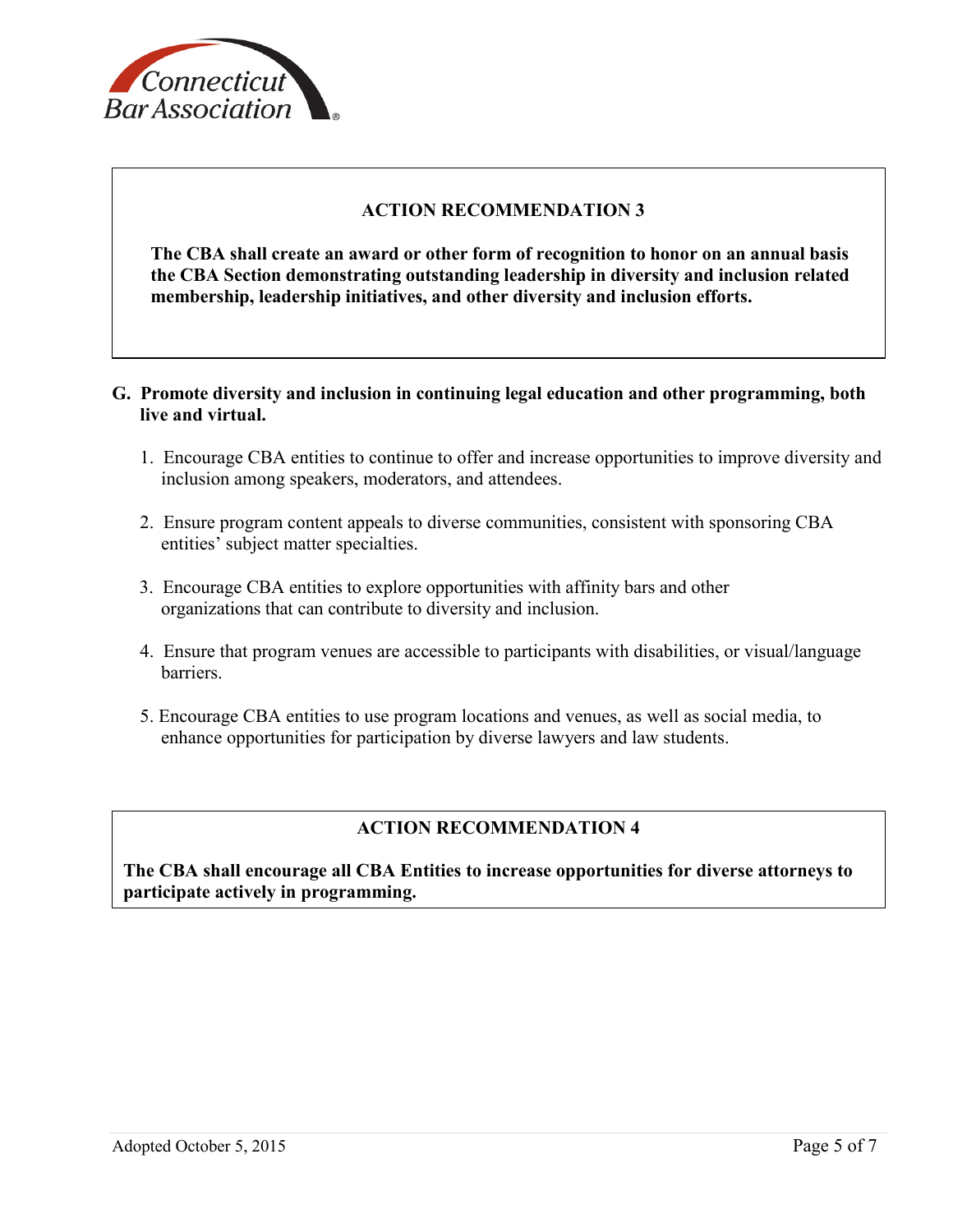

**The CBA shall present at least one CLE program focused on diversity and inclusion at the Connecticut Legal Conference.**

- **H. The CBA shall encourage diversity and inclusion in CBA publications (hard copy and electronic).**
	- 1. Implement strategic actions to increase diversity and inclusion in CBA members responsible for editorial policy and content of publications.

 2. Ensure the inclusion of content of publications relating to the Diversity and Inclusion Policy.

## **I. The CBA shall encourage diversity and inclusion in CBA events (e.g. annual awards dinners, luncheons, receptions, etc.) including:**

- 1. Diversity of planning and award nominations committees**.**
- 2. Diversity in speakers.
- 3. Diversity of award recipients.

#### **J. Develop tracking and reporting of progress in diversity and inclusion efforts, including:**

- 1. Encourage robust participation and tracking by CBA entities, using the resources and support provided by the Committee on Diversity and Inclusion and encourage greater promotion of the reporting process by CBA leadership and accountability by entities that require significant improvement in their diversity and inclusion efforts.
- 2. Provide widespread dissemination of a biennial CBA Diversity Report to CBA leadership and to all CBA entities and through posting on the CBA website.

### **K. Encourage CBA entities to develop and enhance mentoring of young lawyers and law students, and are designed to advance diversity and inclusion within these CBA entities.**

## **II. PROMOTION OF THE CBA DIVERSITY AND INCLUSION PLAN ACCOMPLISHMENTS**